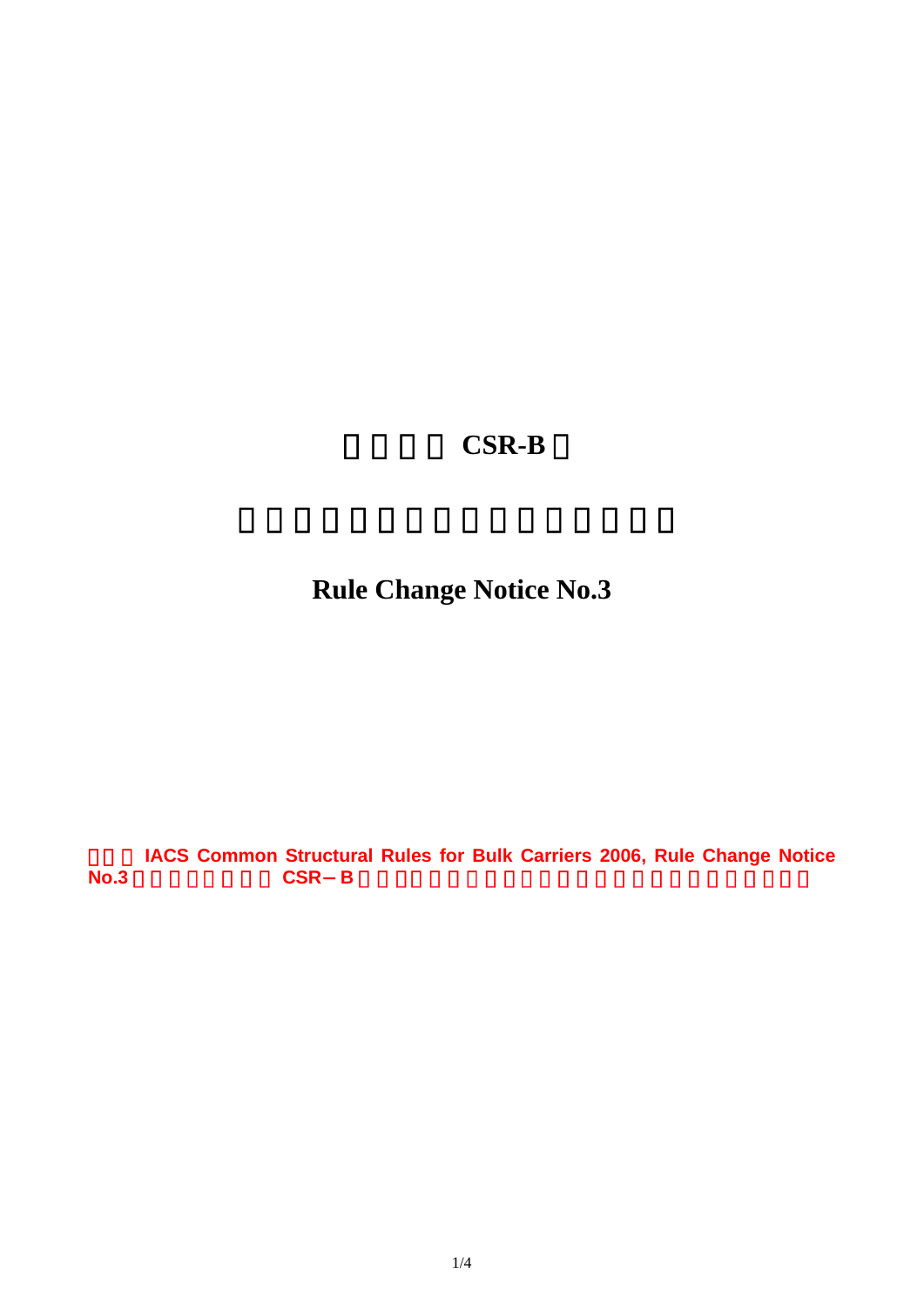**2** 節 疲労強度評価 **2.** 等価ノッチ応力範囲  $2.3$  $2.3$  $2.3.1$  $N/mm^2$  $\Delta \sigma_{eq, j} = K_f \Delta \sigma_{equiv}$ , *j*  $\Delta \sigma_{equiv}$ , **2.3.2**  $\qquad \qquad \qquad$   $\qquad \qquad$   $\qquad \qquad$   $\qquad \qquad$   $\qquad \qquad$   $\qquad \qquad$   $\qquad \qquad$   $\qquad \qquad$   $\qquad \qquad$   $\qquad \qquad$   $\qquad \qquad$   $\qquad \qquad$   $\qquad \qquad$   $\qquad \qquad$   $\qquad \qquad$   $\qquad \qquad$   $\qquad \qquad$   $\qquad \qquad$   $\qquad \qquad$   $\qquad \qquad$   $\qquad \qquad$   $\qquad \qquad$  *N*/*mm* 2  $K_f$  **1**  $1$  $\sim$  $*1$  $1.25$  1.10  $1.30$   $1.15$ <sup>\*2</sup>  $1.00$  $\frac{1}{2}$  $*1$  $*2$  $0.5mm$  $1mm$ いかなる場合もグラインディング深さは 2*mm* 又はグロス板厚の 7%のいずれか小さい方の値未満と  $0.5$   $0.5$ 

**8** 章 構造詳細の疲労評価

 $2.3.2$ 

各積付状態に対する等価ホットスポット応力範囲(*N*/*mm*  $N/mm^2$ 

 $\Delta \sigma_{\text{equiv}}$ ,  $j = f_{\text{mean}, j} \Delta \sigma_{W, j}$  $f_{mean, j}$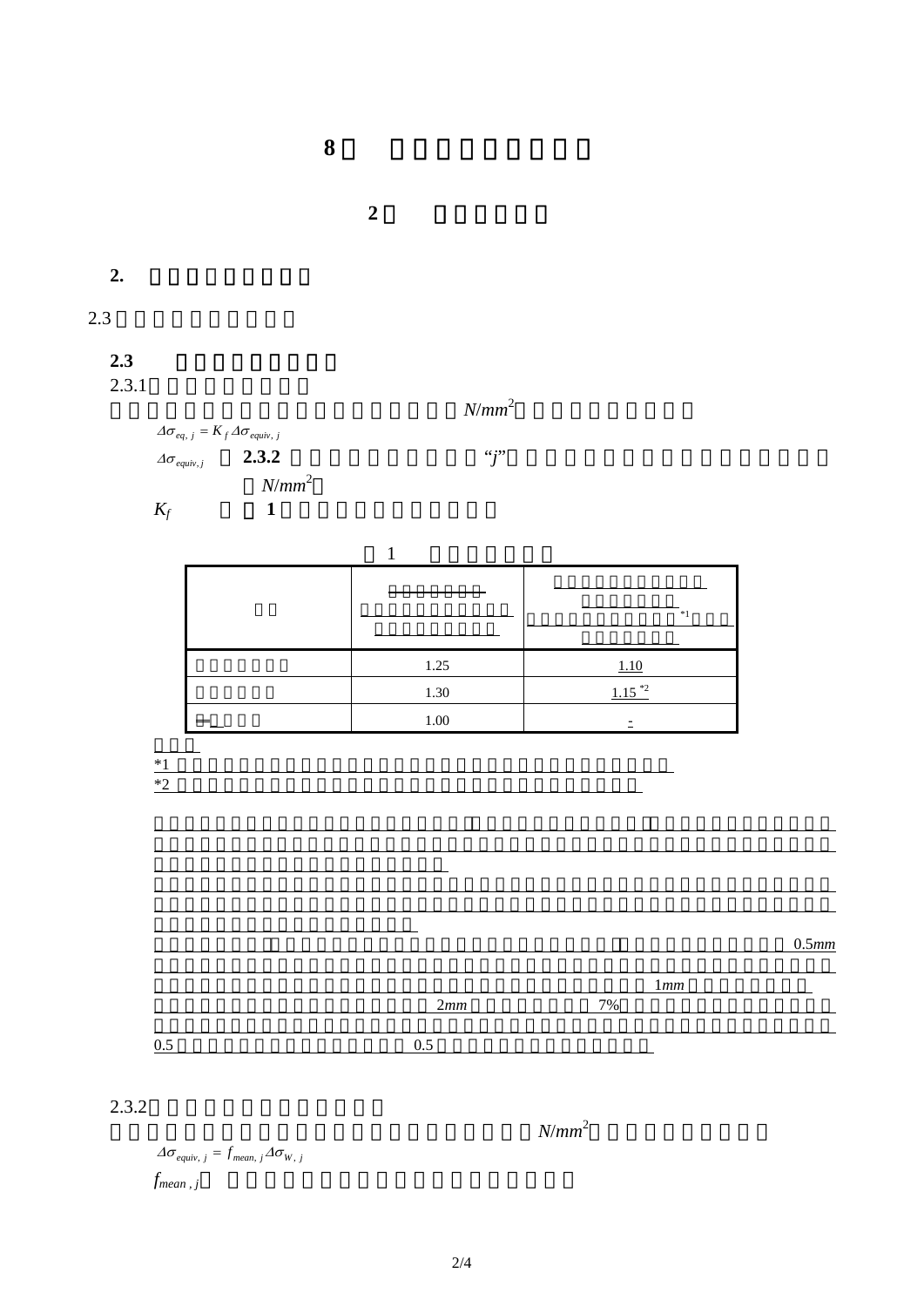$$
f_{mean, j} = 0.77
$$
\n
$$
f_{mean, j} = 0.77
$$
\n
$$
f_{mean, j} = \max \left\{ 0.4, \left[ \max \left( 0, \frac{1}{2} + \frac{-\ln[10^{-4}] \sigma_{m, j}}{4} \frac{\sigma_{m, j}}{\Delta \sigma_{W, j}} \right) \right]^{0.25} \right\}
$$
\n
$$
G_{m, 1}
$$
\n
$$
G_{m, 2}
$$
\n
$$
G_{m, 1} = 0.6\Delta \sigma_{W, 1} \ge 2.5R_{eH}
$$
\n
$$
0.6\Delta \sigma_{W, 1} < 2.5R_{eH}
$$
\n
$$
0.6\Delta \sigma_{W, 1} < 2.5R_{eH}
$$
\n
$$
0.6\Delta \sigma_{W, 1} < R_{eH} - \sigma_{res} - \sigma_{mean, 1}
$$
\n
$$
\sigma_{m, 1} = R_{eH} - 0.6\Delta \sigma_{W, 1}
$$
\n
$$
0.24\Delta \sigma_{W, j} \ge R_{eH}
$$
\n
$$
0.24\Delta \sigma_{W, j} > R_{eH}
$$
\n
$$
0.24\Delta \sigma_{W, j} < R_{eH}
$$
\n
$$
0.24\Delta \sigma_{W, j} < R_{eH}
$$
\n
$$
0.24\Delta \sigma_{W, j} < R_{eH} + \sigma_{m, 1} - \sigma_{mean, 1} + \sigma_{mean, j}
$$
\n
$$
\sigma_{m, j(jz1)} = -R_{eH} + 0.24\Delta \sigma_{W, j}
$$
\n
$$
0.24\Delta \sigma_{W, j} < R_{eH} + \sigma_{m, 1} - \sigma_{mean, 1} + \sigma_{mean, j}
$$
\n
$$
\sigma_{m, j(jz1)} = \sigma_{m, 1} - \sigma_{mean, 1} + \sigma_{mean, j}
$$
\n
$$
\sigma_{max, j}
$$
\n
$$
\sigma_{max, j}
$$
\n
$$
\sigma_{max, j}
$$
\n
$$
\sigma_{max, j}
$$
\n
$$
\sigma_{max, j}
$$
\n
$$
\
$$